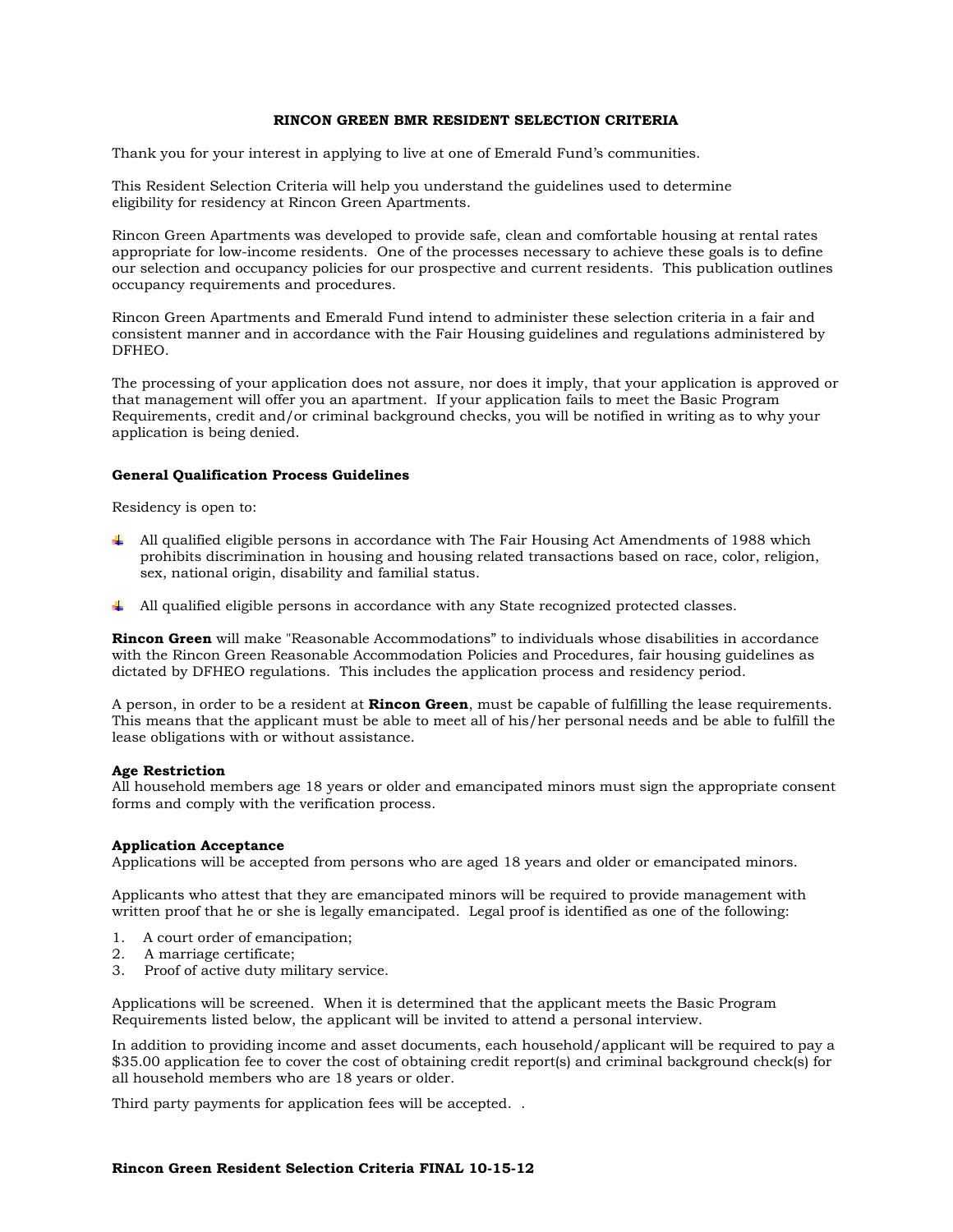### **Assets**

In accordance with the Mayor's Office of Housing Guidelines, we will apply an asset test to all applicants, including all custodial accounts held for minors.

Assets include all liquid asset accounts, including but not limited to Checking Accounts, Certificates of Deposit, Gifts, Savings Accounts and stocks.

We will not count qualified retirement income toward an applicant's asset.

10% of all assets between \$30,001 and \$130,000 will be added to the total household income; and 35% of assets above \$130,000 will be added to the total household income.

#### **Causes for Rejection**

An applicant will only be rejected after consideration of the Mitigating Circumstances Policy, including but not limited to successful rent payment history over the past 36 months and The Mayor's Office of Housing BMR Renter Qualifying Criteria as noted in Qualifying Household Section noted below. The causes for rejection are further outlined in each of the sections noted below.

# **Certification Process**

If the applicant is employed, three months of consecutive paychecks must be provided. Letters from Social Security and/or Public Assistance, etc. will be accepted and used as back up documents. All verification documents, award letters, etc. cannot exceed an age of 120 days.

Upon initial occupancy, household income cannot exceed the income restriction for the respective unit size as determined by the area median income which is adjusted for household size.

Third-party income verification will be required from all sources, including, but not limited to:

- Child/Spousal/Family support;
- Disability;
- Employment;
- Government Assistance, SSI, TANIF, AFDC, GA, etc.;
- Pensions/Retirement/Annuities;
- Property, Home, Stocks, Bonds, Annuities, IRA, etc.;
- Savings and Checking;
- Social Security;
- Unemployment Benefits

Income calculations are based on the household's annual anticipated gross income for the following 12 (twelve) months. Annual gross income includes income from any and all assets.

#### **Credit**

A credit reference will be required for all adult household members and emancipated minors. **Lottery winners selected for an interview will pay a credit check fee of \$35.00 to cover the cost of performing a credit and criminal background check.** Third party payment of application fee will be accepted. Credit standards are set forth below.

Applicant passes review by credit agency and/or by direct contact with banks and other financial sources. Lack of credit history in itself does not justify rejection. Past credit problems may be explained by the applicant so that credit judgment is made on current information.

Credit reports are pulled for all adult household members. Each member must meet the same requirements. Although there are some exceptions listed below in the Reasons to Overturn a Rejection upon Appeal Section, reasons for rejection of an application due to information contained on applicant's credit report include the following factors that have affected applicant's ability to pay rent in prior tenancies: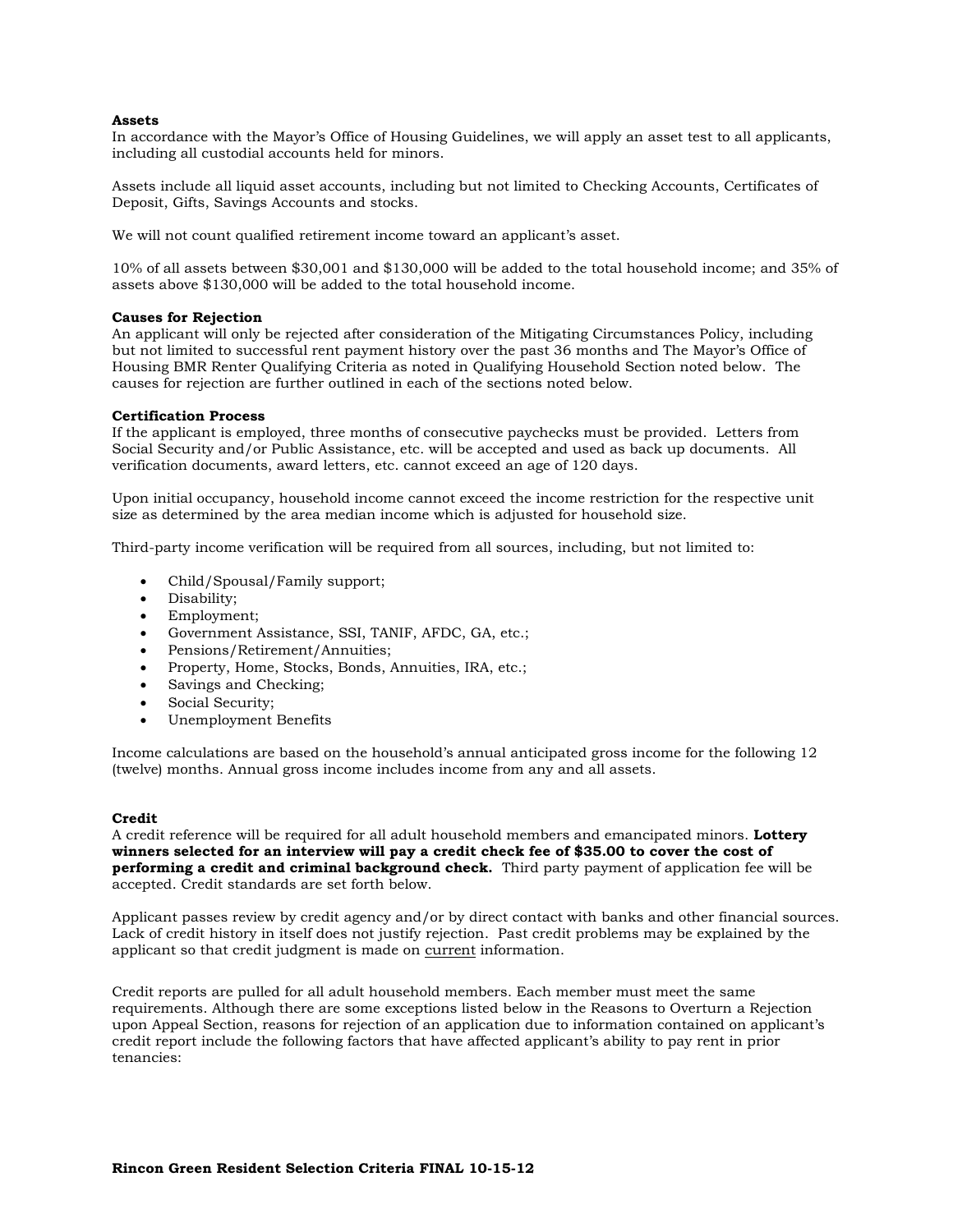## **Bankruptcy/Repossessions**

1. Any personal bankruptcy within the past thirty six months that has not been remedied;

## **Charge-Offs/Collections**

- 1. "Charge-Off" of delinquent debt
- 2. Two or more credit or installment accounts that have been past due for more than 120 days within the past twelve months.
- 3. Unpaid collections, judgments or liens exceeding \$1,000.00, excluding medical bills and student loans;
- 4. Unpaid utility bills (cable, electric, gas, water/sewer and garbage) that are in the applicant's name;
- 5. Unpaid balance due a current or prior landlord;
- 6. A significant number (3) of Non Sufficient Funds (NSF) checks within the past thirty six month period;

# **Evictions/Prior Landlords/ Unlawful Detainers**

- 1. A negative Unlawful Detainer Report indicating repeated failure to meet financial obligations in past tenant history
- 2. An eviction for cause

#### **Lawsuits**

1. Any suit pending or not remedied which is deemed to affect financial ability;

Examples of the type of lawsuits which would fall into this category include:

- Bankruptcy That Has Not Been Discharged
- Check Fraud
- Embezzlement
- Eviction
- Welfare Fraud

## **Repossessions**

1. Repossessions, excluding voluntary repossessions within the past thirty-six months except when part of a bankruptcy, divorce or legal separation;

#### **Tax Liens**

1. Current tax liens

## **Reasons to overturn a rejection upon appeal include:**

- 1. Applicant lacks credit history, since lack of a credit history does not constitute negative credit.
- 2. Applicant can prove that a prior eviction or poor credit is the result of a divorce or the result of the applicant having been a victim of domestic violence and that it was determined in a court settlement that the applicant's spouse was solely responsible for such poor credit or eviction and such spouse will not be living with applicant at Rincon Green Apartments; or,
- 3. Proof of adherence to a payment plan for past due collections; or,
- 4. The unlawful detainer was caused by non-payment of rent and that any future rent payment be guaranteed by third party payment; or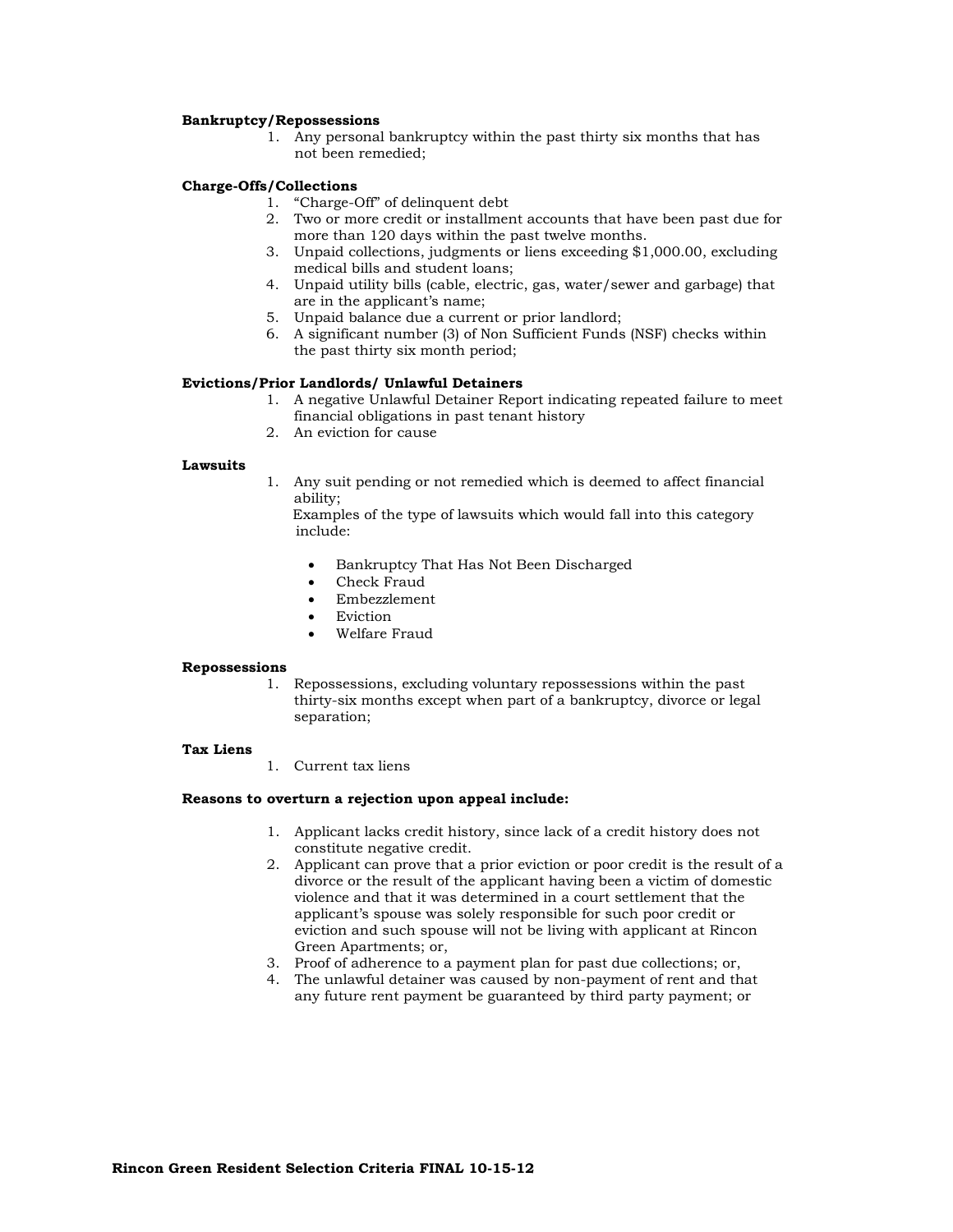## **Criminal**

A criminal background check will be required for all household members aged eighteen [18] years and older and emancipated minors. Criminal standards are set forth below.

Facts regarding behavior of one or more members of the household and prior conduct requiring police and/or court action will be considered.

A criminal background reference check is conducted to determine if applicants and/or members of an applicant's household have any criminal background. During the admissions screening process, Rincon Green Apartments must perform the necessary criminal history background checks in the state where the housing is located and in other states where the household members are known to have resided;

Applicant households will be reviewed to determine that they have not had any of the following:

- 1. No record of felony convictions for the Manufacture or Distribution of a Controlled Substance;
- 2. No record of misdemeanor drug-related convictions;
- 3. No record of felony conviction for Burglary/Larceny/ Robbery;
- 4. No record of felony or misdemeanor convictions for Burglary/ Robbery/ Larceny;
- 5. No record of felony conviction for Homicide/Murder;
- 6. No record of felony or misdemeanor conviction for Destruction of Property;
- 7. No record of a felony or misdemeanor conviction for Assault/Fighting/Physical Violence;
- 8. No record of conviction of sex crime(s) or listing on the National Sex Offender Registry;
- 9. No record of felony or misdemeanor convictions for Prostitution related offenses
- 10. No record of felony convictions for Bad Check Related Offenses
- 11. No record of felony or misdemeanor convictions for Crimes Against A Person
- 12. No record of felony convictions for Weapons Related Offenses
- 13. No household member has been evicted from federally-assisted or nonfederally assisted housing for drug-related criminal activity, for three years from the date of eviction. If the evicted household member who engaged in drug-related criminal activity has successfully completed a supervised drug rehabilitation program or circumstances leading to the eviction no longer exist, Rincon Green Apartments may, but is not required to, admit the household;
- 14. No household member is currently engaging in illegal drug use**;**

In addition, the following circumstances may also be grounds for denial of an applicant:

- 15. Rincon Green Apartments determines that there is reasonable cause to believe that a household member's current illegal use or a pattern of illegal use of a drug may interfere with the health, safety, or right to peaceful enjoyment of the premises by other residents. (Examples of evidence of illegal activities may include a conviction record, former landlord references, etc.);
- 16. Rincon Green Apartments determines that there is reasonable cause to believe that a household member's abuse or pattern of abuse of alcohol interferes with the health, safety, or right to peaceful enjoyment of the premises by other residents.

Applicants have an opportunity to explain all adverse references. Individuals with such records will not be admitted even if other eligible family members are admitted. Any applicant or household member who has been arrested for any of the above-described offenses will have their application suspended until the case has been legally resolved.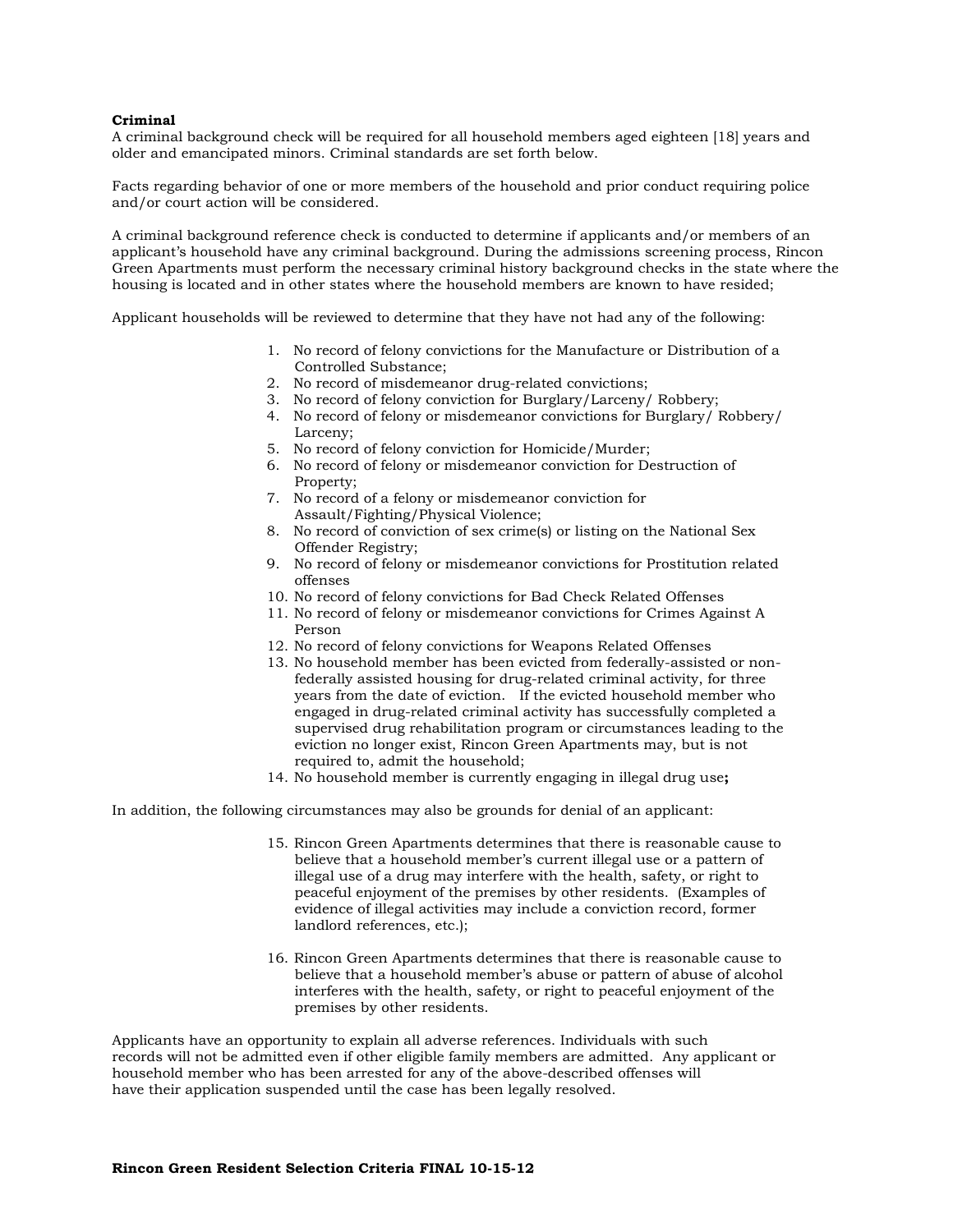In the event of a single arrest where no conviction occurred or charges were later dropped (e.g. participating in a political demonstration), we will take that into consideration".

## **Employment**

If applicant is scheduled to begin employment, but has not yet received his or her first paycheck, applicant must provide an Offer Letter from employer submitted on employer's letterhead. This letter must include the following information:

- a) Hire Date
- b) Rate of Pay
- c) Number of Hours Worked Per Week
- d) Number of Overtime Hours Per Week
- e) Number of Shift Differential Hours Per week
- f) Bonuses Scheduled
- g) Commissions Anticipated
- h) Raises Within Next 12 Months
- i) Tips

## **Falsification of Application**

All information provided on the application will be verified. False, inaccurate or incomplete information may result in disqualification of an application. Intentionally providing false information on any part of the application is considered fraud and may result in failure of the applicant to obtain a unit, or if discovered after an applicant becomes a resident, may result in loss of the assigned housing unit. All income will be verified by management via third party verification from employers and/or other sources of income.

## **Identification**

In order for household background check to be performed, all household members age 18 and above must provide one form of identification from the list below:

- Birth Certificates- for household members under age 6
- Driver's License
- Government Issued Photo Identification Card
- Passport
- State Identification Card
- Visa

## **Income Documentation**

Failure to provide required income documentation will result in a denial the application. Applicants must have 2.5 times the monthly rental amount. We will consider additional sources of verifiable income. These sources may include: Child Support, Family Support, Grants, GI Benefits, Disability Income, Trust Funds, Social Security, Veteran's Benefits and Savings Accounts.

We will consider Gift/Family Support from a family member as "other" income if the family member can show proof of 12 times the amount of monthly subsidy in a bank account and complete our "Gift/Family Support Affidavit Form" (which must be notarized) for those households with incomes that fall below our minimum income requirements.

## **Income Eligibility:**

1. Minimum Income – While there is no minimum income, the intent is not to place the resident at risk of being excessively rent burdened. Person's spending more than 50% of the household's combined monthly income for rent may not be accepted. Exceptions may be made if the applicant(s) can satisfactorily demonstrate an ability to pay higher rent. This will require verification from the landlord or housing provider where applicant(s) paid the higher rent on a consistent basis, for a period of at least 6 consecutive months immediately prior to applying with Rincon Green.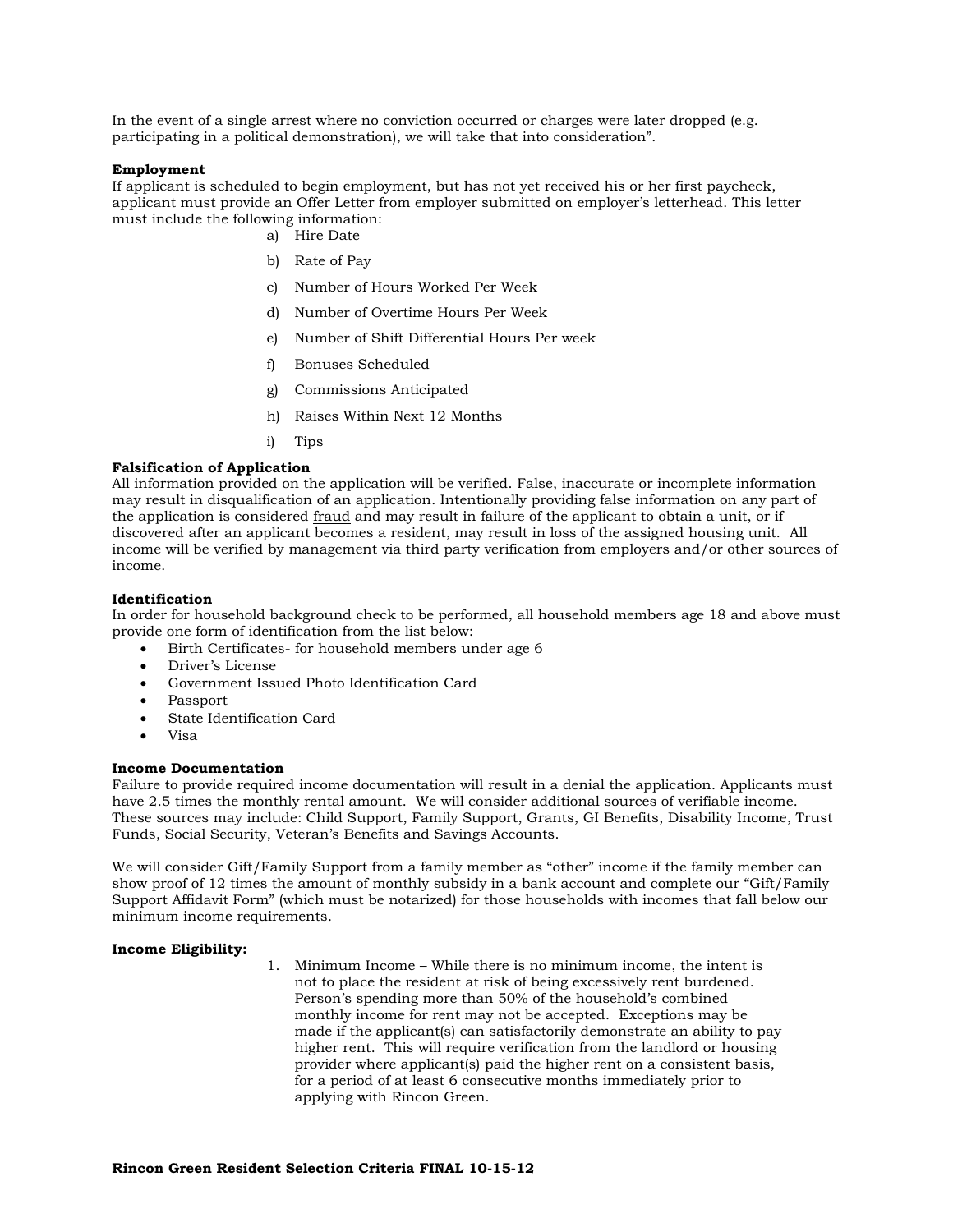- 2. California Department of Housing and Community Development (HCD) - Meets all California Department of Housing and Community Development occupancy criteria. Income is not more than 30% of median income in the area ("Very Low Income"), for the 49 BMR apartments. Income and rent computations, documentation requirements and verification procedures are explained in California Department of Housing and Community Development Manual.
- 3. Maximum Income Applicant's household income limit cannot exceed the maximum income limits for the household size as set forth in the attached income eligibility chart (per the California Tax Credit Allocation Committee as stated in the **San Francisco County LIHTC Income Limit and Rents Schedule, Housing and Community Development's (California Department of Housing and Community Development) Income Limits and Rent Schedule or San Francisco City Income Limits and Rent Schedule published by the Mayor's Office of Housing (MOH), whichever of the three is most restrictive).**
- 4. Mayor's Office of Housing Meets all Mayor's Office of Housing Residential Inclusionary Affordable Housing Program criteria. Income is not more than 30% of median income in the area ("Very Low Income"), for the 49 BMR apartments. Income and rent computations, documentation requirements and verification procedures are explained in the MOH Residential Inclusionary Affordable Housing Program Manual.

## **Income**

Household must have a verifiable monthly income that equals at least 2.5 times the rent each month.

Household must have a verified household income which is below the Maximum Income Limits allowed by program regulations.

| <b>Bedroom Size</b> | Minimum   |
|---------------------|-----------|
|                     | Monthly   |
|                     | Household |
|                     | Income    |
|                     | Required  |
| <b>Studio</b>       | \$1375.00 |
|                     | \$1453.00 |
| 2                   | \$1735.00 |

### **Maximum Income:**

Applicant's household income limit cannot exceed the maximum income limits for the household size as set forth by the California Department of Housing and Urban Development and the Mayor's Office of Housing Inclusionary Housing Program **(See Below)***:*

| San Francisco, CA HUD Metro FMR<br>Area<br>LIHTC Income Limits for 2012<br><b>(Based on 2012 MTSP Income</b><br>Limits) | <b>Charts</b> | 30.00% |
|-------------------------------------------------------------------------------------------------------------------------|---------------|--------|
| 1 Person                                                                                                                | ١Ū            | 23,310 |
| 2 Person                                                                                                                | Ю             | 26,640 |
| 3 Person                                                                                                                | Ю             | 29,970 |
| 4 Person                                                                                                                | Ю             | 33,300 |
| 5 Person                                                                                                                | Ю             | 35,970 |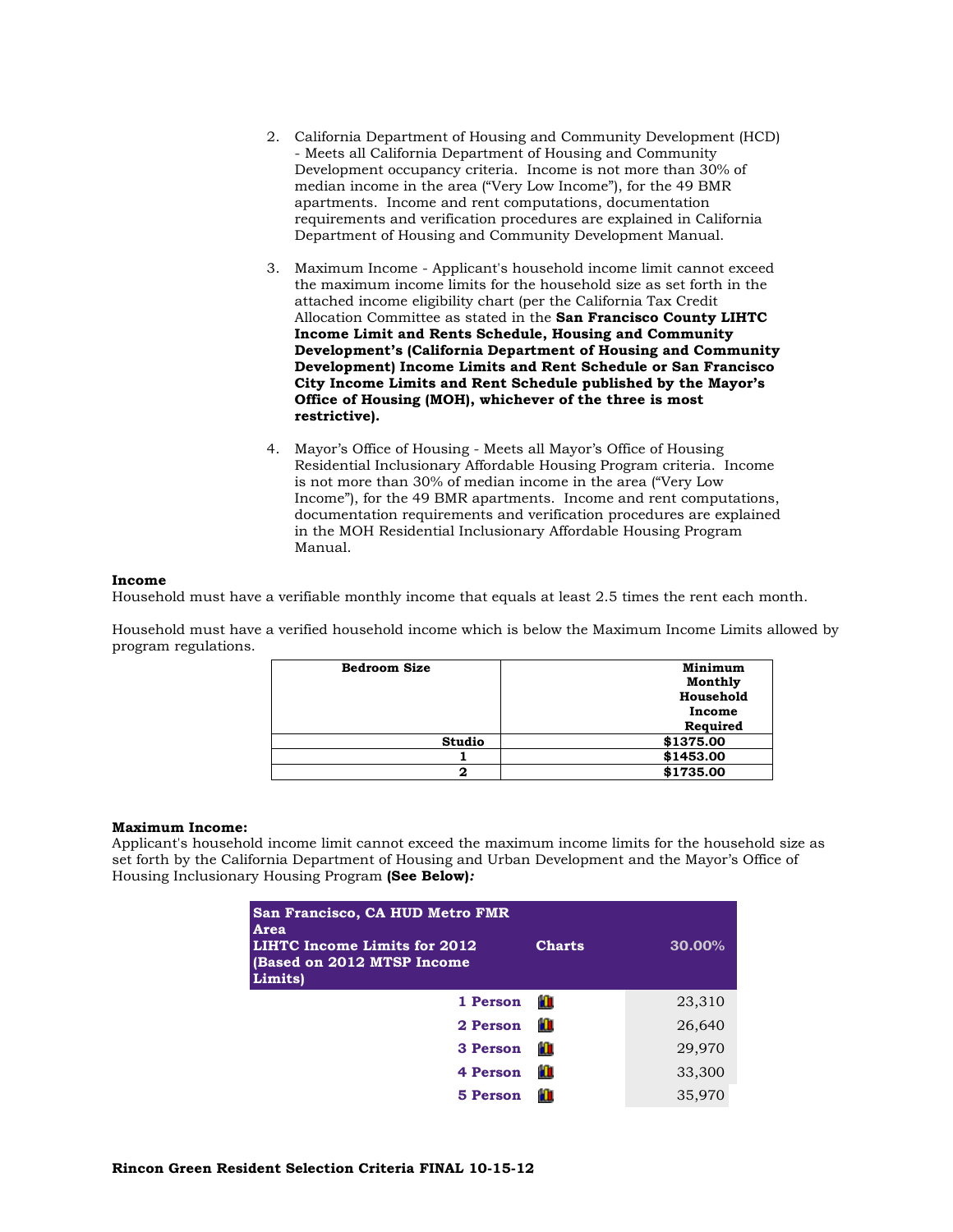## **Non-Homeowner Requirement**

"No member of the qualifying household must own any interest in a dwelling unit, any commercial real estate or a land upon applying to qualify for the rental of a BMR unit".

'This definition is a legal requirement and includes, among other properties, those in which an applicant's name appears on title regardless of whether or not that interest results in a financial gain, is in another state or country, or if they have ever used the property as a primary residence."

### **Occupancy Standards**

Must be at least as many people in the household as there are bedrooms in the unit to apply. Household size must be appropriate for the unit. The size of the unit that an applicant qualifies for is dependent on the size of the household and any verifiable special needs of the household. In general, maximum occupancy is calculated as two persons per bedroom, plus one additional household member per apartment. Children under age 6 do not count towards the maximum occupancy levels. Household must meet occupancy standards*.* The minimum and maximum standards are as follows:

| Unit Size | Minimum Number          | Maximum Number          |
|-----------|-------------------------|-------------------------|
|           | Of Persons in Household | of Persons in Household |
| Studio    |                         |                         |
| 1 Bed     |                         |                         |
| 2 Bed     |                         |                         |

## **Pet Policy**

There are no pets allowed at Rincon Green Apartments.

#### **Preferences**

# **A. Local Preferences**

In accordance with the City and County of San Francisco's Residential Inclusionary Housing Affordable Housing Program policies and procedures, preference will be given in the lottery ranking process to those households as follows:

- 1. Applicant households that live or work in San Francisco
- 2. Applicant households in which one member holds a \*Certificate of
- Preference from the San Francisco Redevelopment Agency
- 3. All other applicant households.

At least one applicant in each BMR household must live or work in San Francisco in order to apply for a BMR unit per Section 315.4 of the planning code. This household member must have lived or worked in San Francisco by the application deadline.

## **Primary Residence**

Household must live in unit as their primary residence within 60 days of signing lease for the unit.

## **Rental History:**

The following criteria will be considered in conjunction with the Mitigating Circumstances Policy.

- 1. References from applicant's current and previous landlords for a period of three years will be reviewed.
- 2. All applicants must have positive prior landlord references indicating ability to care for the property and pay rent on time, as well as the ability to peacefully cohabitate with other residents. A history of violent or criminal behavior may be cause for denial of application.
- 3. Demonstrated ability and willingness to keep lease agreements, including: pay rent on time, maintain the unit in good condition, respond to recertification requirements, cooperative occupancy habits (noise, trash, etc), no family member uses illegal drugs. This information is obtained from prior landlords, personal and credit references.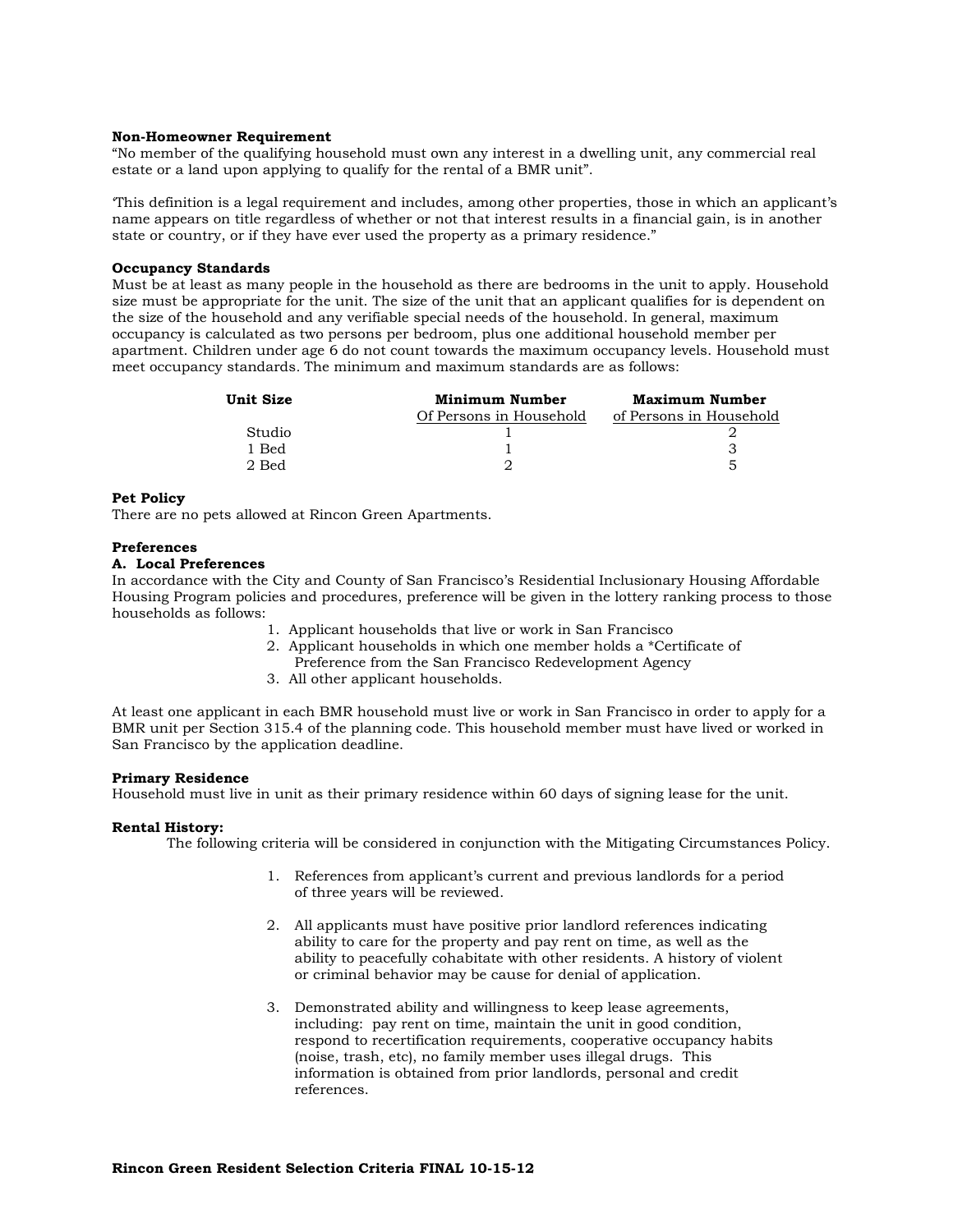- 4. A landlord reference check of an applicant's rental history for the past 36 months is conducted to determine the following:
	- a) Demonstrated ability to pay rent on time and in full;
	- b) Demonstrated ability to live peacefully with others
	- c) Followed the rules and regulations of rental companies;
	- d) Kept rental unit in a manner which did not create an unsafe or unhealthy environment or pose a health danger to other residents;
	- e) Kept rental unit undamaged;
	- f) No history of receiving notices for lease violations;
	- g) Gave sufficient notice of intent to vacate;
	- h) No noise complaints;
	- i) No disturbances or illegal activities;
	- j) No unpaid Non-Sufficient Funds (NSF) checks;
	- k) No unauthorized household members
	- l) No blatant disrespectful, disruptive or antisocial behavior toward the management or staff , the property, or other applicants/residents
	- m) No sales of narcotics
	- n) No eviction for cause
	- o) No destruction or theft of property
	- p) No acts that threaten the health, safety or welfare of other residents
- 5. Section 8 Certificate Vouchers Holders are welcome to apply and must meet all other eligibility requirements for the unit. Section 8 Certificate Vouchers Holders are welcome to apply and must meet all other eligibility requirements for the unit. The rent standard for Section 8 holders will be based on the amount of rent that tenant pays under Section 8.
- 6. To protect the residents from undue rent burden which could cause rent loss or delinquency, persons spending **more than 50%** (fifty percent) of the household's combined monthly income on rent may not be accepted. This requirement may be waived if the applicant can prove that his or her current rent is at least equal to or greater than, the rent the resident would be paying at Rincon Green Apartments or if applicant is a Section 8 voucher holder. At least twelve consecutive months of rent payments immediately prior to applying at Rincon Green Apartments must be verified at such level.
- 7. Applicants who have past evictions or negative landlord references strictly for non-payment of rent, but who now have a verified payee to guarantee timely rent payment, will not be automatically declined under the eviction or rental history criterion described above. However, subject to reasonable accommodations, applicants will be declined for evictions for other causes.
- 8. In cases where applicants do not have any previous landlord, or if no previous landlord is available, staff will request personal references from someone not related to the applicant, such as a counselor or caseworker. However, lack of such references is not an automatic basis for denial.

# **Retired or Unemployed Individuals**

Retired or Unemployed Individuals must supply the previous year's signed tax returns.

## **Security Deposit**

Household must be able to pay a deposit equal to one month's rent.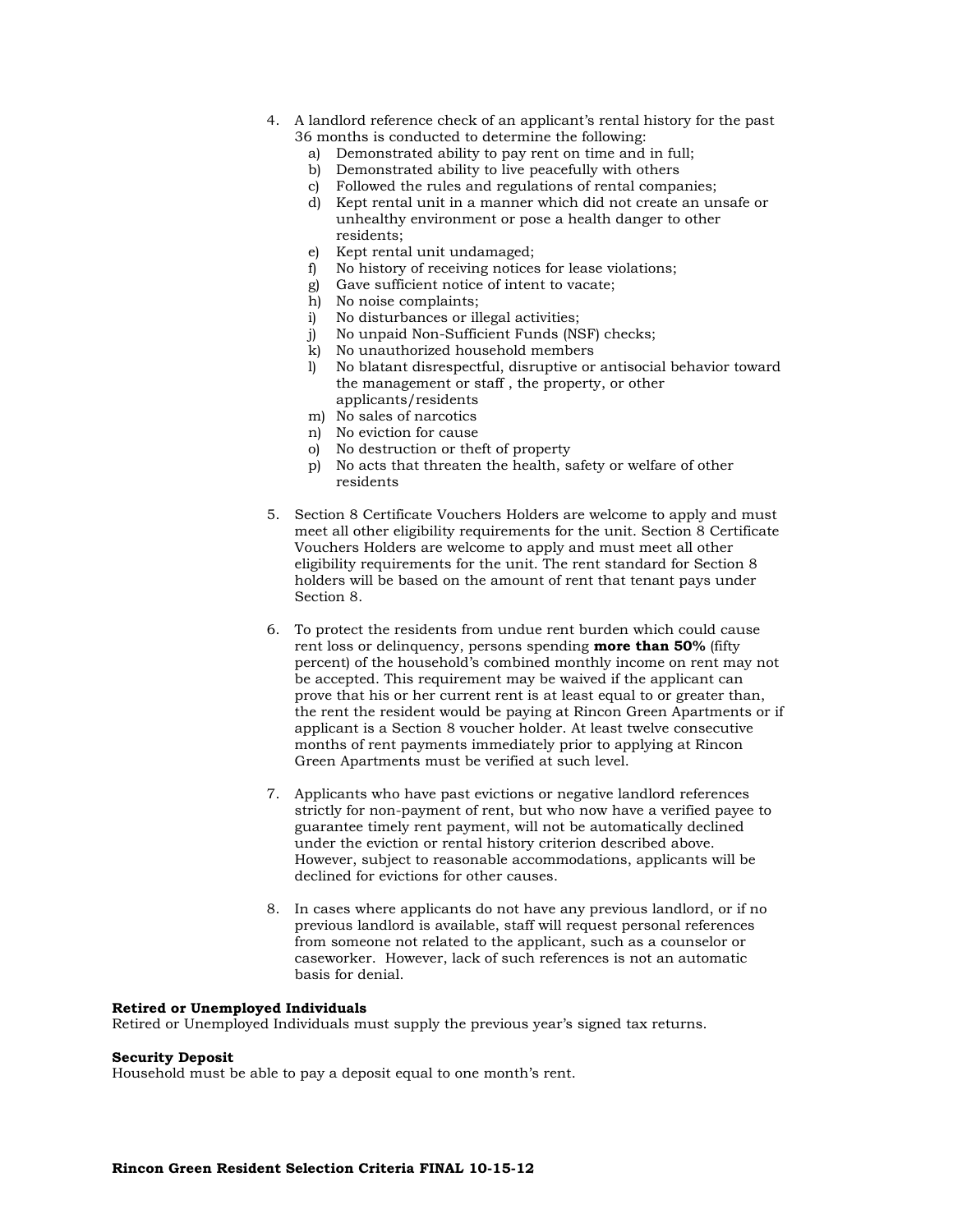## **Seasonal Employment**

Individuals who receive income from seasonal employment will need to provide the previous years signed tax returns.

#### **Self-Employed Individuals**

Self- employed individuals must be able to provide last two years of signed tax returns; past, present and projected Profit and Loss Statements. Self-employed individuals must also sign a Self-Employment Affidavit which must be notarized.

## **Smoke Free Building**

Rincon Green Apartments is an entirely smoke-free building.

# **Student Status**

There are no student status restrictions for the property.

## **Supporting Documentation**

Each household member age 18 and above must be able to provide the following supporting documentation:

- a) Past one (1) year IRS Tax Return
- b) Past one 91) year W-2
- c) Three current and consecutive pay stubs or equivalent
- d) Three (3) recent and consecutive statements from every liquid asset account and personal cash savings, including all custodial accounts held for minors
- e) Verification of San Francisco employment or residency

## **Qualifying Household**

A qualifying household is one who meets the following BMR Rental Criteria per the Mayor's Office of Housing Inclusionary Housing Program:

- a) Household is income qualified.
- b) Household is a non-homeowner household.
- c) The household must live I the unit as their primary residence within 60 days o signing the lease or the unit.
- d) The household includes one member who has lived or worked in San Francisco by the application deadline for the BMM unit.
- e) The household must be of a size that is equal or greater than the number of bedrooms in the BMR unit.
- f) The household is defined in terms of financial relationships and can include any rental partnerships as long as the combined household meets the eligibility requirements.
- g) All non-dependents must appear on the lease for the unit.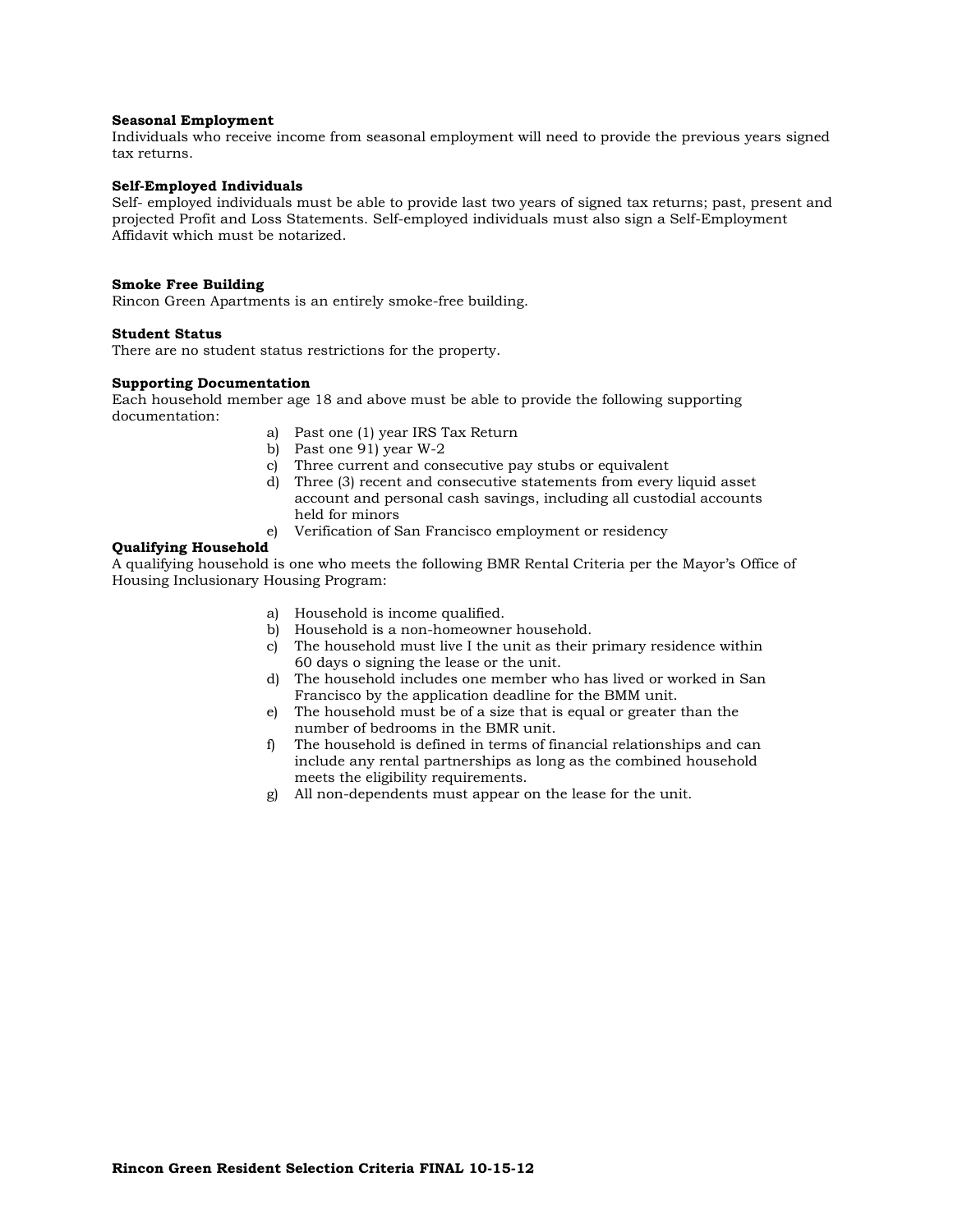## **Statement of Non-Discrimination**

It is the policy of **Rincon Green Apartments** to comply fully with 24 CFR, Part 1 Title VI of the Civil Rights Act of 1964 Title VIII and Section 3 of the Civil Rights Act of 1968 (As amended by the Community Development Act of 1994), Executive Order 11063, 24 CFR, Part 8 Section 504 of the Rehabilitation Act of 1973, Americans with Disabilities Act; 24 CFR, part 100 et seq Fair Housing Amendments Act; Subpart M of 24 CFR, Part 108 Affirmative Fair Housing Marketing Plan for the property, 24 CFR Part 146 Age Discrimination Act of 1975 and any legislation protecting the individual rights of residents, applicants or staff members, which may subsequently be enacted.

**Non-discrimination and accessibility.** Rincon Green Apartments provides equal housing opportunity For all eligible persons. There is no actual or implied placement based on race, ethnic origin, religious affiliation, sexual preference or marital status. All units are specially designed for accessibility. Rincon Green Apartments will provide reasonable additional accommodation for disabled persons including permission to use assistive animals when needed.

**Rincon Green Apartments** will not discriminate because of race, color, sex, religion, age, disabled, disability, marital status, familial status or national origin in the rental of housing or in its use or occupancy. **Rincon Green Apartments** will not on account of race, color, sex, religion, age, disabled, disability, marital or familial status or national origin:

### **Rincon Green will not:**

- 1) Deny to any household the opportunity to apply for housing, nor deny to any eligible applicant the opportunity to rent housing suitable to their needs.
- 2) Provide housing, which is different than that provided for others; subject a person to segregation or different treatment.
- 3) Restrict a person's access to any benefit enjoyed by others in connection with the housing program
- 4) Treat a person differently in determining eligibility or other requirements for admission.
- 5) Deny a person Access to the same level of services.
- 6) Deny a person the opportunity to participate in Planning or Advisory group, which is an integral part of the housing program.
- 7) Publish or cause to be published an advertisement or notice indicating the availability of housing that prefers or excludes persons.
- 8) Discriminate against someone because of that person's relation to or association with another individual; or retaliate against, threaten, or act in any manner to intimidate someone because he or she has exercised rights under the Fair Housing Act.

**Rincon Green Apartments** will not automatically deny admission to a particular group or category of otherwise eligible applicants. Each applicant in a particular group or category will be treated on an individual basis in the normal processing routine.

**Rincon Green Apartments** will seek to identify and eliminate situations or procedures, which create a barrier to equal housing opportunity for all. In accordance with Section 504 of the Rehabilitation Act of 1973, Rincon Green Apartments will provide reasonable accommodation for individuals with disabilities (applicants or residents). Such accommodations may include changes in the method of administering policies, procedures or services.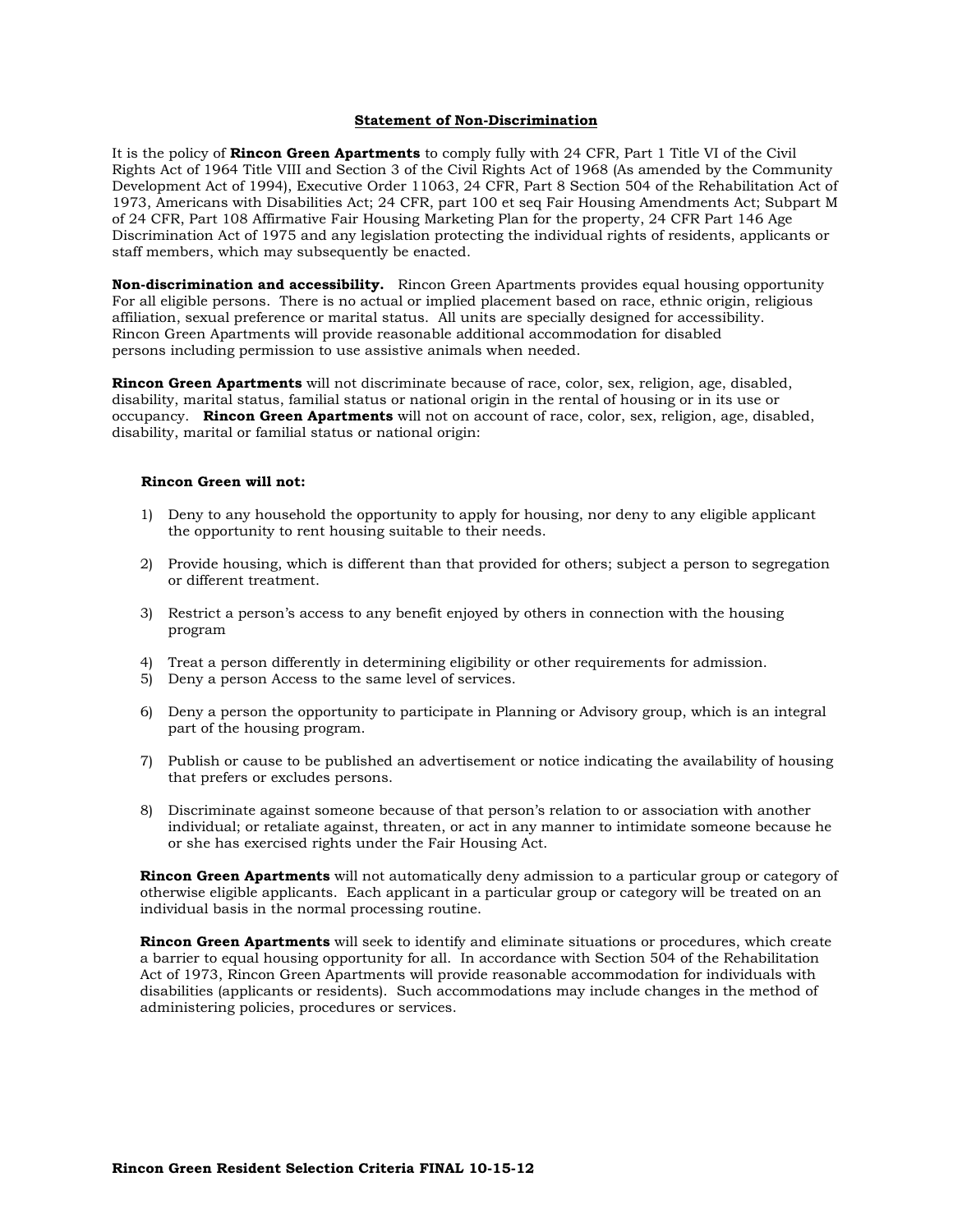## **Statement of Privacy Policy**

It is the policy of Rincon Green Apartments to guard the privacy of individuals in accordance with the Federal Privacy Act of 1994 and to ensure the protection of individual records.

Rincon Green Apartments management staff will not disclose any personal information contained in Resident records to any person or agency unless the individual about whom the information is requested has given written consent to such disclosure.

This privacy policy in no way limits the management's capacity to collect such information as it may need to determine eligibility, compute rent or determine an applicant's suitability for tenancy.

Consistent with the intent of Section 504 of the Rehabilitation Act of 1973, any information obtained on disabled or disability will be treated in the same confidential manner.

*Rincon Green Apartments* complies with all Federal, State and local fair housing and civil rights laws, as well as with all equal opportunity requirements.

## **Rincon Green Apartments does not discriminate against prospective residents on the basis of race, color, religion, sex, national origin or ancestry, familial status, handicap or disability, marital status, sexual orientation, age, source or income, or any arbitrary basis.**

*Rincon Green Apartments* also does not discriminate against prospective residents on the basis of their receipt of, or eligibility for, housing assistance under any Federal, State or local housing assistance program or on the basis that prospective residents have minor children. A holder of a certificate of family participation under 24 CFR Part 887 (Rental Certificate Program) or a rental voucher under 24 CFR Part 887 (Rental Voucher Program) or a holder of a comparable document evidencing participation in a HOME resident-based assistance program shall not be refused for leasing because of the status of the prospective resident as a holder of such certificate, voucher or comparable HOME resident-based assistance document.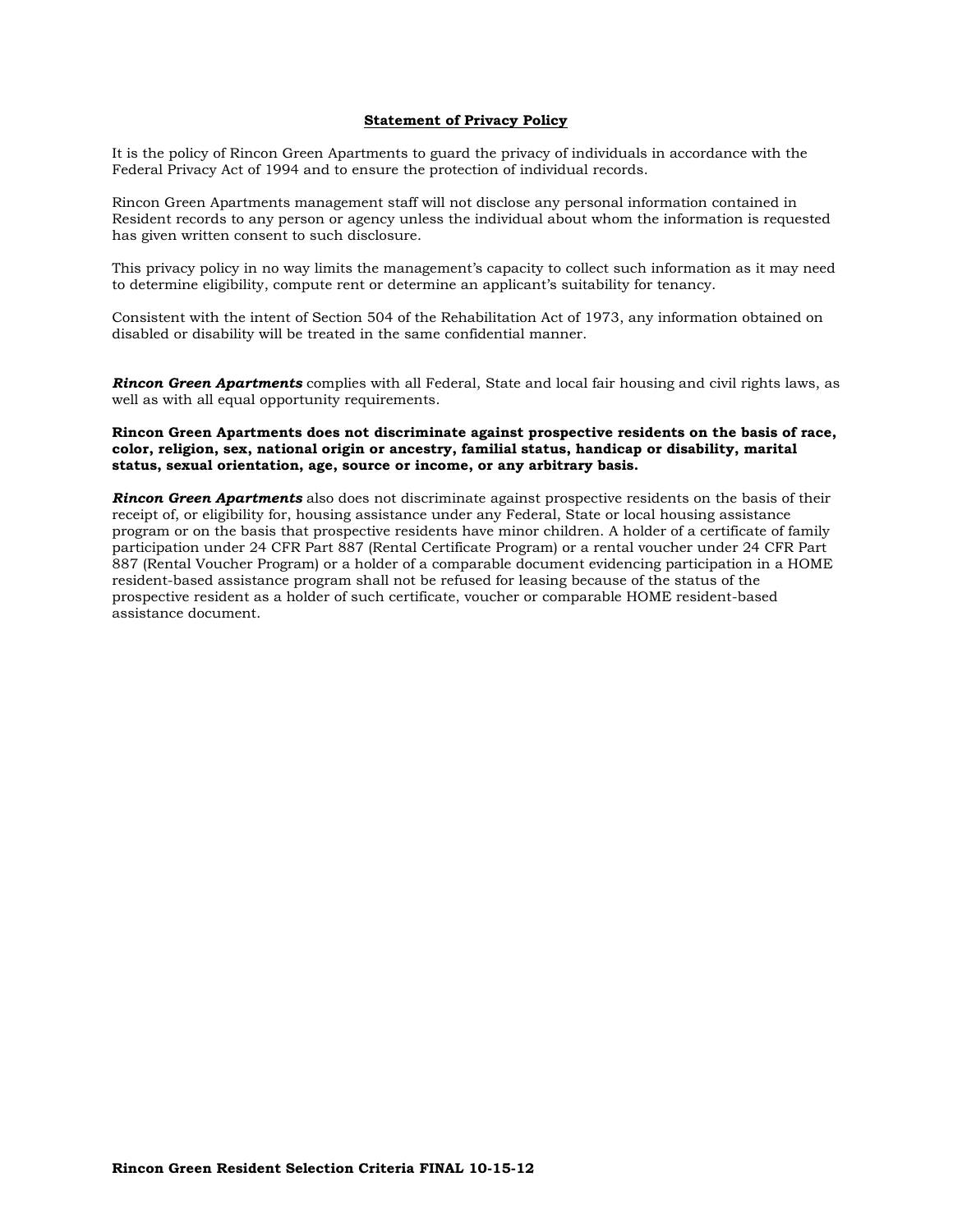## **DEF INIT IONS**

## **AFFORDABLE HOUSING PROJECT**

A housing project or mixed use project, whether new construction or conversion of use, which contains units satisfying affordable housing requirements imposed by the Inclusionary Housing Ordinance, planning approvals or other use restrictions.

## **BMR RENTAL UNIT**

Below Market Rate ("BMR") Rental Unit. A BMR unit rented and occupied by a qualifying household.

## **CITY**

The City and County of San Francisco.

## **DWELLING UNIT**

A room or suite of two or more rooms that is designed for, or is occupied, one family doing its own cooking therein and having only one kitchen.

## **GROSS INCOME**

All income from whatever source derived as provided in the Internal Revenue Code (26 USC Section 61), whether or not exempt from federal income tax. Such income includes, but is not limited to, the following:

- Alimony and separate maintenance payments
- Annuities
- Compensation for services, including fees, commissions, and similar items
- Distribution share of partnership gross income
- Dividends
- Gross income derived from business
- Gains derived from dealings in property
- Income from assets
- Income from discharge of indebtedness
- Income from an interest in an estate or trust
- Income in respect of a decedent
- Income from life insurance and endowment contracts
- Interest
- Pensions
- Public Benefits including but not limited to Cal Works, Disability, SSI and SSA Income
- Rents
- Royalties

### **HUD AREA MEDIAN INCOME**

Unadjusted income levels derived from the department of Housing and Urban Development ("HUD") on an annual basis and used to calculate income levels o qualifying BMR households and to price BMR units.

## **IMPUTED INCOME**

Gross income plus a percentage of the value of allowable assets. Ten percent (10%) of allowable assets. Ten percent (10%) of allowable assets between thirty thousand (\$30,000) and one hundred thirty thousand (\$130,000) dollars will be added to a household's gross income. Allowable assets over one hundred and thirty thousand (\$130,000) dollars will be added to a household's gross income at a rate of thirty-five percent (35%)

### **INCLUSIONARY PROGRAM**

The Residential Inclusionary Affordable Housing Program.

# **INCOME TABLE**

Income information that is based on a specific federal source and geographic area.

# **MAYOR'S OFFICE OF HOUSING or "MOH"**

Mayor's Office of Housing ("MOH") or its successor